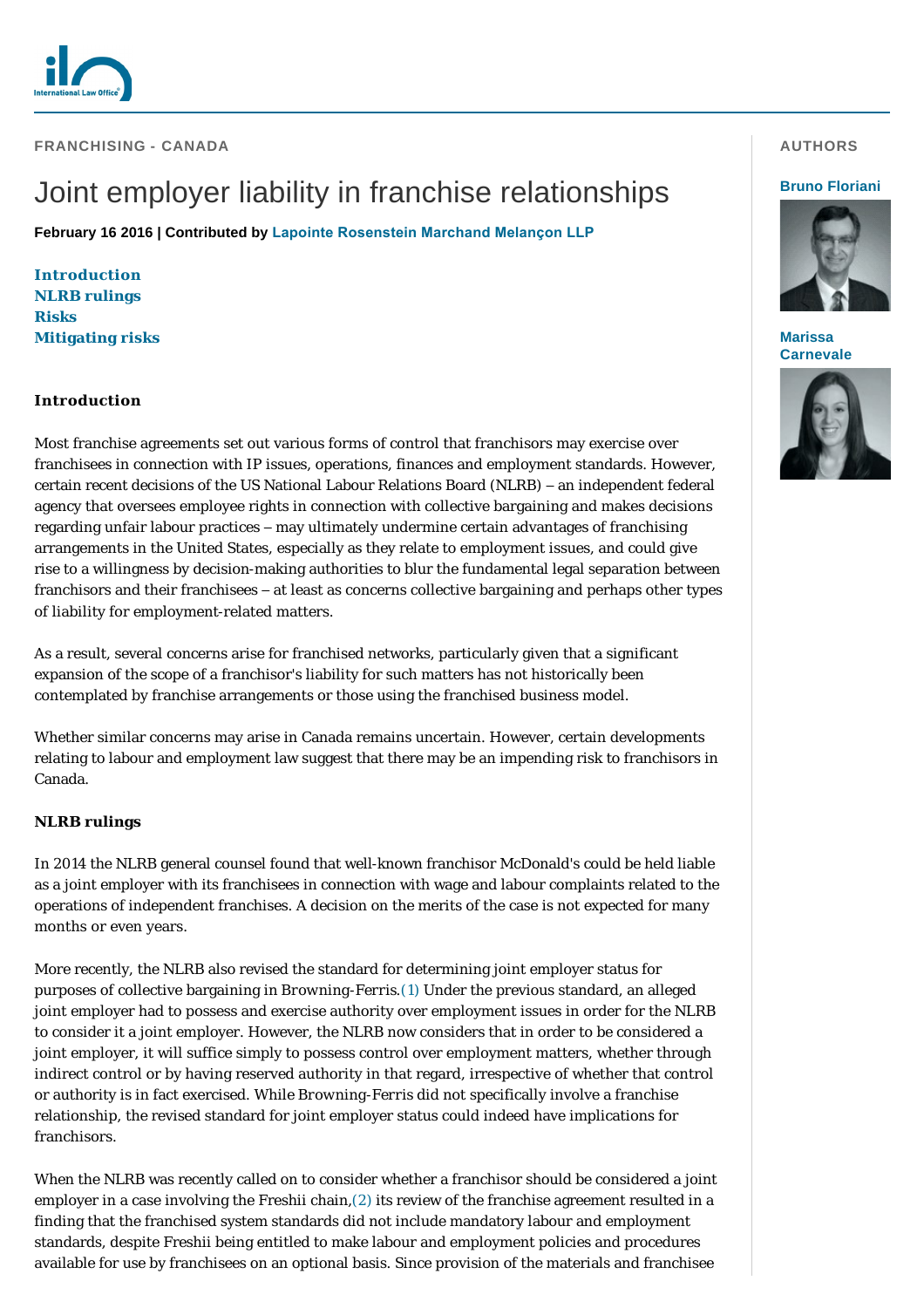compliance were not compulsory in that case, the NLRB concluded that Freshii "neither dictates nor controls labor or employment matters for franchisees and their employees".

Taken together, these cases create a significant level of uncertainty in the United States with respect to a franchisor's potential liability for actions and decisions that are fundamentally part of its franchisees' daily operations, and have resulted in speculation by members of the franchise industry as to just how far the NLRB may be willing to stretch the limits of a franchisor's direct liability towards employees of the franchised system.

### <span id="page-1-0"></span>**Risks**

Canadian courts, tribunals and regulatory authorities have had to address whether to hold franchisors responsible for certain conduct carried out by their franchisees in the context of such franchisees' employment relationships with their employees.

In the collective bargaining context, labour boards have considered whether to declare a franchisor and franchisee related employers in respect of employees of individual franchised establishments. A 'related employer' finding in Canada produces effects similar to 'joint employer' status in the United States: a franchisor found to be a related employer will be deemed to be a single employer with the franchisee. Related employers are bound to each other's collective bargaining obligations and are liable for each other's conduct in connection with such matters. The Ontario Labour Relations Act 199[5\(3\)](#page-3-2) allows the Ontario Labour Relations Board (OLRB) – the Ontario equivalent of the NLRB – to declare distinct entities to be related employers if they are engaged in related activities or businesses and fall under common control or direction. Despite these criteria, the OLRB enjoys discretion in making related employer determinations. In exercising its discretion, it is an established practice that the OLRB generally seeks to preserve existing bargaining rights, but not necessarily to extend them.[\(4\)](#page-3-3) In the past the OLRB has made at least one finding that is very similar to the NLRB's finding in *Browning-Ferris*,[\(5\)](#page-3-4) although its related employer finding in that case similarly did not relate to employers in the franchise context.

The application of the related employer concept has been specifically considered by the OLRB in the franchise context. For example, in exercising its discretionary power in *United Brotherhood of Carpenters and Joiners of America, Local 785 v Second Cup Ltd*[\(6\)](#page-3-5) the OLRB held that the franchisor and two of its franchisees were related employers, and the collective agreement between the union and the franchisor extended to franchisees in relation to renovations performed on franchised establishments. An important part of the OLRB's decision in this case was its analysis of the degree of control exercised by the franchisor over the renovation work. The OLRB also found a grocery franchisor and its franchisee to be related employers in a case where it took into consideration the control that the franchisor exercised with respect to its franchisee's product offering, cost structure and profit margins in order to evaluate which parties had control over the daily lives of employees with a view to including all the right parties in the collective bargaining process.[\(7\)](#page-3-6) This finding occurred in the context of the implementation of a franchised system where employees had formerly been employed directly by the franchisor, and the finding was fundamentally intended to preserve their bargaining rights. As such, it is uncertain whether a franchisor's control over aspects of the business that are not directly related to the employment relationship will be relevant for purposes of a related employer analysis in any other context.

Much like the related employer concept, the Canadian 'common employer' principle considers whether two companies function "as a single, integrated unit" in order to attribute liability. This principle is most commonly cited in wrongful dismissal cases by employees who allege being employed by a group of entities, and courts will look beyond formal corporate structures and contractual relationships in order to assess the rights of wrongfully dismissed employees.[\(8\)](#page-3-7) It remains unclear whether this principle may be specifically applied in the franchise context, particularly given that independent franchisees are not typically affiliated with their franchisors. However, it is not inconceivable that this theory could eventually be expanded to apply to franchisors.

The principles applicable to related and common employment in Canada may also ultimately result in an extension of franchisor liability in connection with human rights and discrimination issues. While no clear trend has emerged from Canadian courts in this regard, a handful of rulings suggest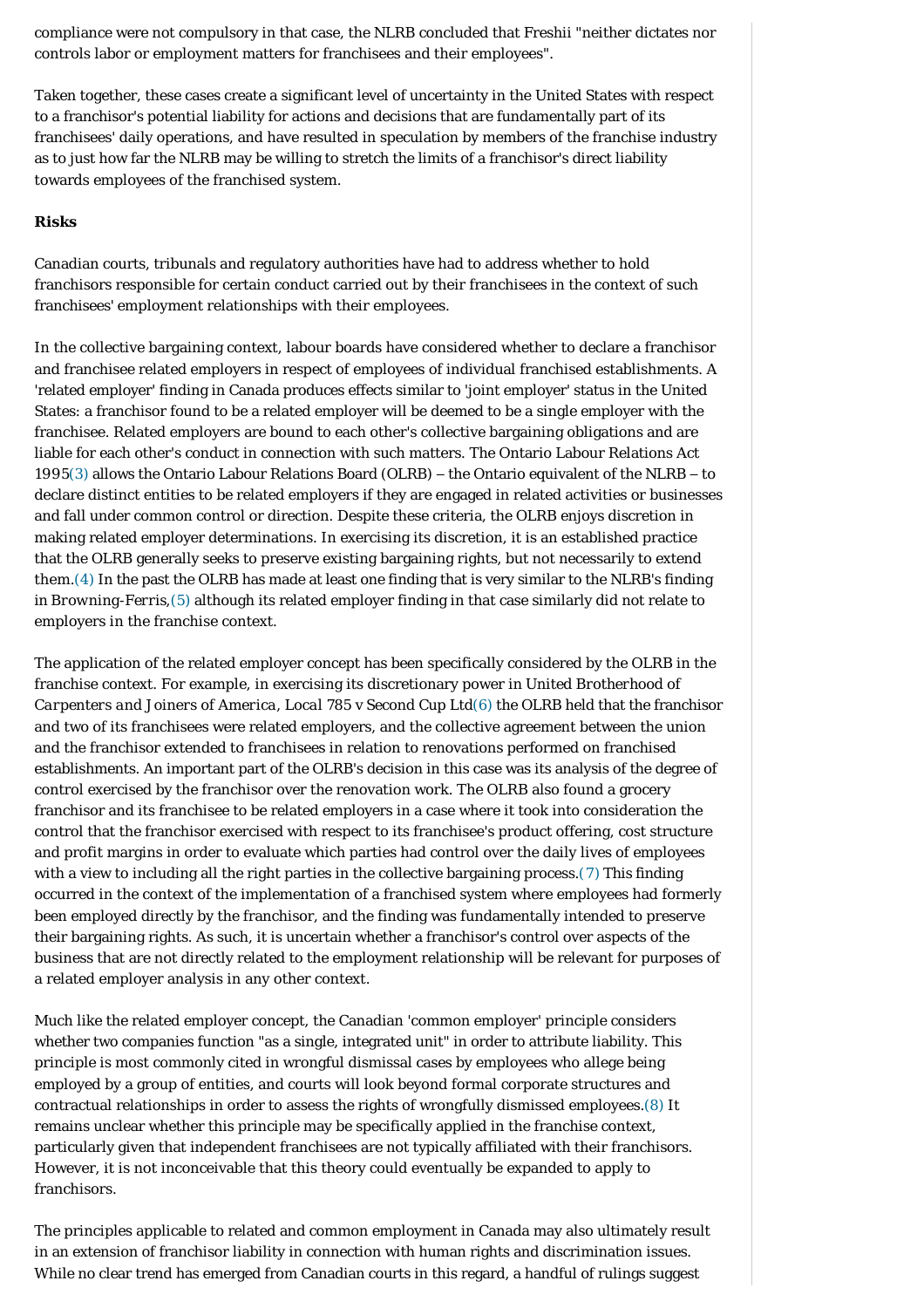that such an approach may be gaining traction. For example, preliminary objections raised by franchisors in respect of human rights violations affecting franchise network employees have been rejected on more than one occasion, based on findings that the franchisor's involvement in or control over the daily operations of a franchisee and its employment practices would need to be decided through an appreciation of the evidence brought forth at the hearing stage.[\(9\)](#page-3-8) However, these preliminary findings are not dispositive of the franchisors' actual liability and decisions on the merits have yet to be rendered.

Franchisors may also be unexpectedly affected by the manner of appreciating whether control is exercised over an employee or an employment relationship, such as in connection with workplace health and safety and benefit programmes (including pension plans and collective insurance). These issues have not been specifically addressed by the judiciary in Canada in connection with franchised businesses. However, the perspective from which collective bargaining, wrongful dismissal and human rights matters have been considered in the franchise relationship recently may be cause for concern with respect to franchisors' potential liability arising from many other employment matters.

## <span id="page-2-0"></span>**Mitigating risks**

As a result of the shifting landscape in liability for labour and employment matters involving franchisors and franchisees, those conducting operations through a franchised business model are encouraged to monitor developments on the manner in which their rights may be affected.

Further, franchisors that impose strict policies with respect to franchisee labour and employment practices must acknowledge the heightened risk of liability flowing from such matters. Franchisors should review their policies and practices with a view to limiting their potential liability in connection with labour and employment matters in Canada. In particular, franchisors should review their franchise agreements, manuals and guidelines in order to reduce the overall level of authority and control reserved to the franchisor in connection with labour and employment matters.

Instead of exercising authority, franchisors may seek to communicate to franchisees ultimate objectives and goals to strive for in relation to labour and employment, while adopting an interested but non-interfering approach in connection with their franchisees' actual operations. One way of achieving this result may be for franchisors to influence franchisees' conduct by rewarding compliance with stated best practices in labour and employment that are not identified as compulsory in the context of the franchise relationship.

In practice, franchisors should avoid reserving any unilateral rights in connection with employment matters unless this is essential, and resist interfering with or exercising operational control over many aspects of franchisees' labour and employment practices, including in the following particularly sensitive areas:

- scheduling and task assignment processes;
- $\bullet$  compensation programmes;
- $\bullet$  payroll processing and payment methods;
- performance evaluation and disciplinary procedures; and
- recruitment, staffing and training models.

In addition, franchisors should consider reinforcing preventive measures, perhaps by providing franchisees with detailed training on legal and practical concerns relating to labour and employment issues, with a view to reducing the potential threat of claims from employees against either franchisees or the franchisor.

Finally, while there is currently no guidance with respect to whether such an approach may ultimately withstand judicial or regulatory scrutiny, it may be advisable for franchisors to include contractual provisions in their franchise agreements specifying that they are not joint, related or common employers of any franchisee employees, as well as an indemnity by franchisees for any liability accruing to the franchisor as a result of any finding that it is a joint, related or common employer for any reason.

*For further information on this topic please contact [Bruno Floriani](http://www.internationallawoffice.com/gesr.ashx?l=7QM0J3E) or [Marissa Carnevale](http://www.internationallawoffice.com/gesr.ashx?l=7QM0J3E) at*